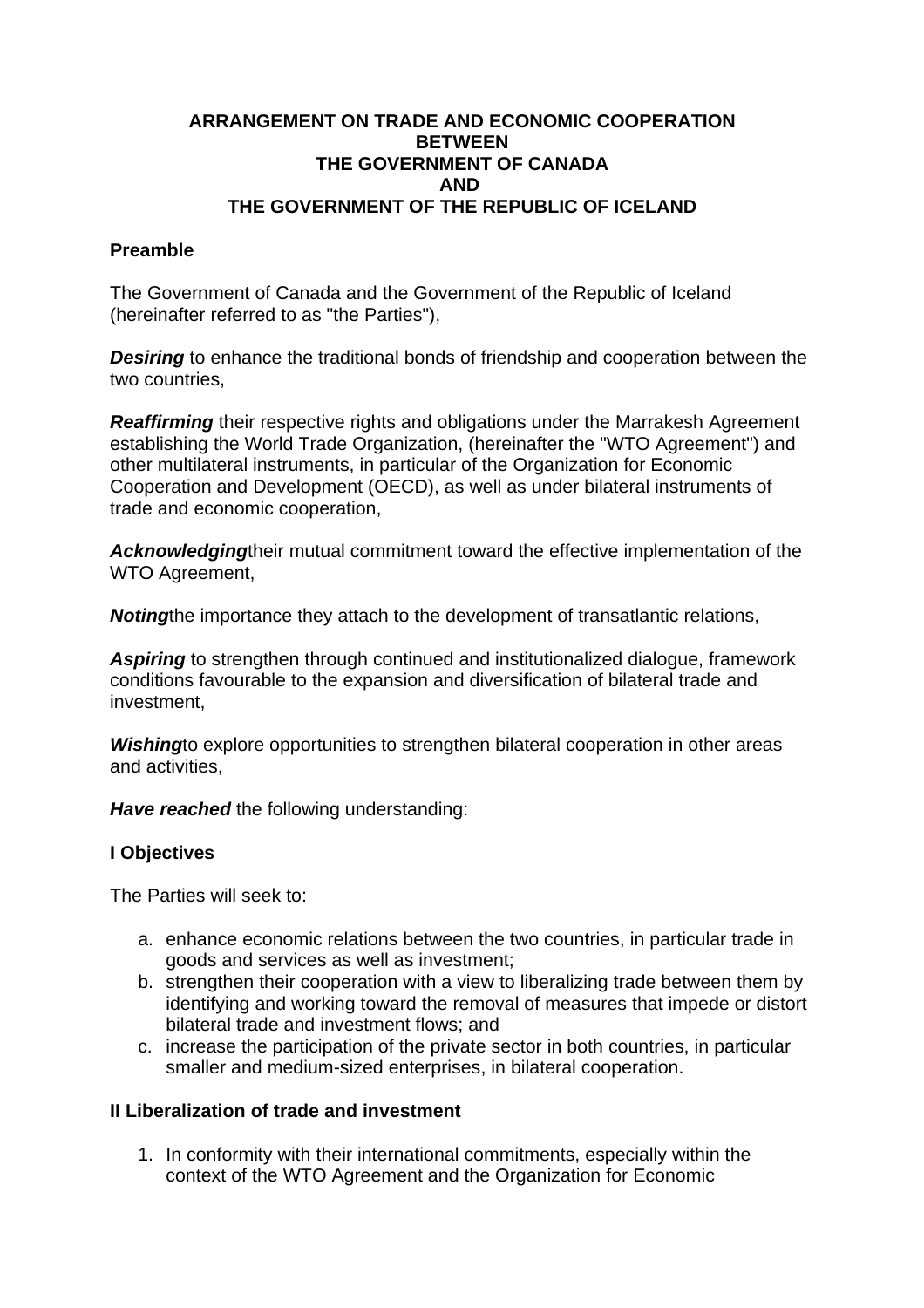Cooperation and Development (OECD), the Parties will endeavour to create the most favourable conditions for the liberalization of trade in goods and services as well as of investment between them in accordance with the enclosed Joint Work Program.

- 2. The Parties will collaborate on investment issues, with a particular focus on cooperating in the development of a Multilateral Agreement on Investment and an effective work program in the WTO.
- 3. The Parties will examine all questions defined in the Joint Work Program influencing bilateral economic relations or their respective interests in respect of trade and investment in third countries, including multilateral and plurilateral questions of common interest arising in appropriate fora.

# **III Promotion of trade and investment**

- 1. The Parties will encourage the expansion of trade and investment between the private sectors of both countries.
- 2. To this end they will, in particular, foster regular exchanges of information on opportunities for trade and investment and for other promotional initiatives, including contacts at the business level, in accordance with the Joint Work Program attached to this Arrangement.

# **IV Consultative Group**

- 1. The Parties hereby establish a Consultative Group to ensure the implementation of this Arrangement and the fulfillment of its objectives. The Government of Canada will be represented by the Minister for International Trade and the Government of the Republic of Iceland will be represented by the Minister for Foreign Affairs and External Trade, or their designees. Private sector representatives may participate in the Consultative Group, with the consent of both Parties.
- 2. The Consultative Group will convene periodically, ordinarily every eighteen. months, alternatively in Canada and Iceland, as may be arranged by the Parties. Sessions of the Consultative Group will be chaired by the host Party.

# **V Consultations**

Either Party may request consultations with the other Party regarding any question relative to bilateral economic relations, trade and investment. Such consultations will take place promptly.

# **VI Final Clauses**

- 1. Nothing in this Arrangement affects the respective rights and obligations of either Party to the other Party under Agreements, Conventions or other instruments to which they are both Parties.
- 2. This Arrangement may be amended by the written concurrence of both **Parties**
- 3. The Arrangement comes into effect on signature and will remain in effect unless terminated by either Party on 180 days notice to the other Party.